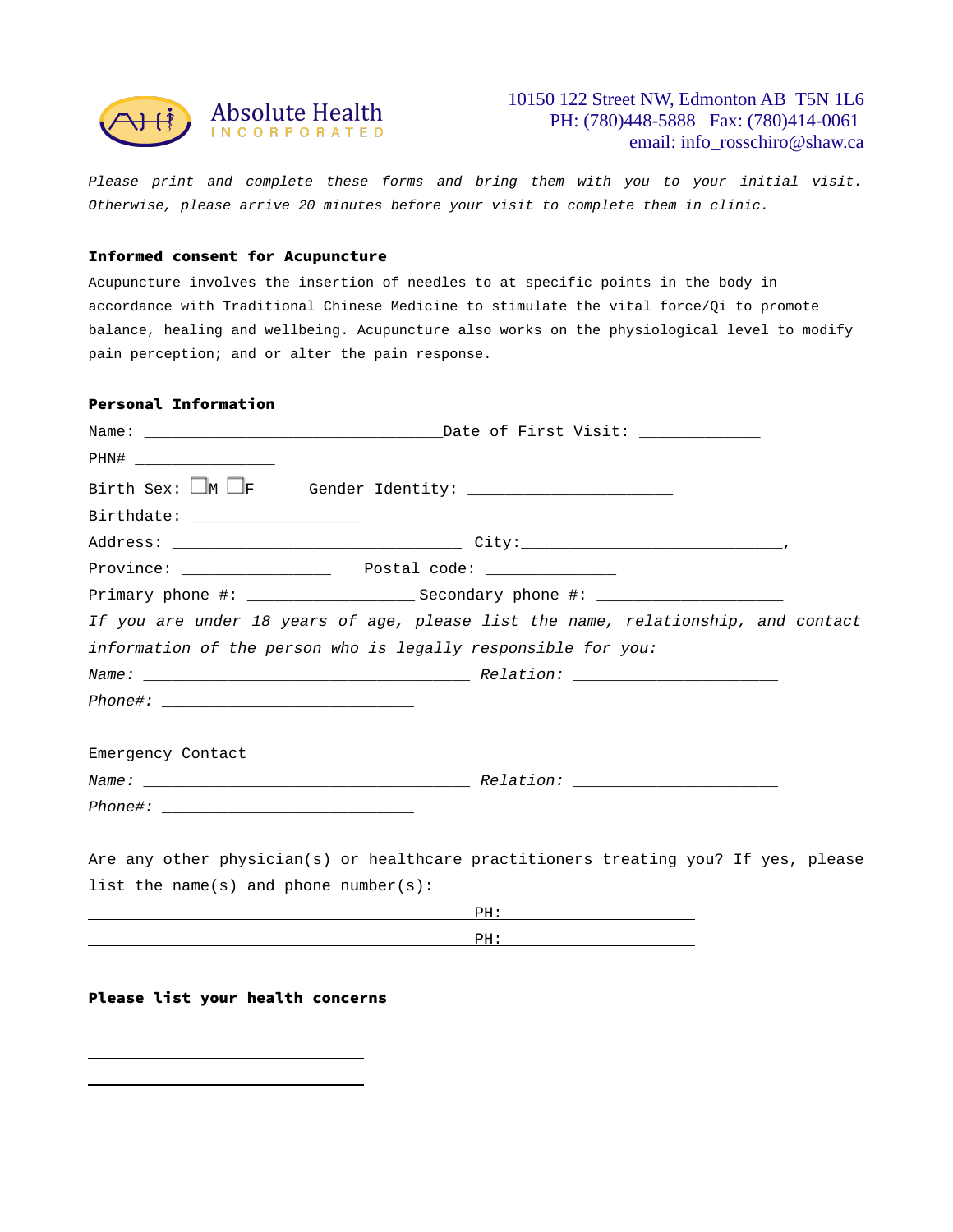# Please list known allergies or sensitivities:

Please list all current prescription and non prescription (including birth control pills, aspirin etc.) medications with dosages:

\_\_\_\_\_\_\_\_\_\_\_\_\_\_\_\_\_\_\_\_\_\_\_\_\_\_\_\_\_\_\_\_\_\_\_\_\_\_\_\_\_\_\_\_\_\_\_\_\_\_\_\_\_\_\_\_\_\_\_\_\_\_\_\_\_\_\_\_\_\_\_\_\_\_\_\_\_\_\_\_\_\_\_

 $\_$  , and the set of the set of the set of the set of the set of the set of the set of the set of the set of the set of the set of the set of the set of the set of the set of the set of the set of the set of the set of th

\_\_\_\_\_\_\_\_\_\_\_\_\_\_\_\_\_\_\_\_\_\_\_\_\_\_\_\_\_\_\_\_\_\_\_\_\_\_\_\_\_\_\_\_\_\_\_\_\_\_\_\_\_\_\_\_\_\_\_\_\_\_\_\_\_\_\_\_\_\_\_\_\_\_\_\_\_\_\_\_\_\_\_

 $\_$  , and the set of the set of the set of the set of the set of the set of the set of the set of the set of the set of the set of the set of the set of the set of the set of the set of the set of the set of the set of th

\_\_\_\_\_\_\_\_\_\_\_\_\_\_\_\_\_\_\_\_\_\_\_\_\_\_\_\_\_\_\_\_\_\_\_\_\_\_\_\_\_\_\_\_\_\_\_\_\_\_\_\_\_\_\_\_\_\_\_\_\_\_\_\_\_\_\_\_\_\_\_\_\_

\_\_\_\_\_\_\_\_\_\_\_\_\_\_\_\_\_\_\_\_\_\_\_\_\_\_\_\_\_\_\_\_\_\_\_\_\_\_\_\_\_\_\_\_\_\_\_\_\_\_\_\_\_\_\_\_\_\_\_\_\_\_\_\_\_\_\_\_\_\_\_\_\_\_\_ \_\_\_\_\_\_\_\_\_\_\_\_\_\_\_\_\_\_\_\_\_\_\_\_\_\_\_\_\_\_\_\_\_\_\_\_\_\_\_\_\_\_\_\_\_\_\_\_\_\_\_\_\_\_\_\_\_\_\_\_\_\_\_\_\_\_\_\_\_\_\_\_\_\_\_ \_\_\_\_\_\_\_\_\_\_\_\_\_\_\_\_\_\_\_\_\_\_\_\_\_\_\_\_\_\_\_\_\_\_\_\_\_\_\_\_\_\_\_\_\_\_\_\_\_\_\_\_\_\_\_\_\_\_\_\_\_\_\_\_\_\_\_\_\_\_\_\_\_\_\_

\_\_\_\_\_\_\_\_\_\_\_\_\_\_\_\_\_\_\_\_\_\_\_\_\_\_\_\_\_\_\_\_\_\_\_\_\_\_\_\_\_\_\_\_\_\_\_\_\_\_\_\_\_\_\_\_\_\_\_\_\_\_\_\_\_\_\_\_\_\_\_\_\_\_\_\_\_\_

Please list all current supplements with dosages if known:

Please list any hospitalizations, serious injuries, and/or surgeries: (date and type):

Family medical history: Please check areas pertaining to blood relatives NOT including yourself, and note whether the condition is from the maternal (M) or paternal (P) side of your family:

| M |  |
|---|--|
|   |  |
|   |  |
|   |  |
|   |  |
|   |  |
|   |  |

 $\overline{\phantom{a}}$ 

| Μ | D |                                                        | Μ | P |                                                                                             |
|---|---|--------------------------------------------------------|---|---|---------------------------------------------------------------------------------------------|
|   |   | Alcoholism<br>Asthma<br>Anxiety<br>Arthritis<br>Cancer |   |   | Neurologic disorder<br>Substance abuse<br>Thyroid problems<br>Depression<br>Eating disorder |
|   |   | Epilepsy                                               |   |   | Diabetes                                                                                    |
|   |   |                                                        |   |   |                                                                                             |

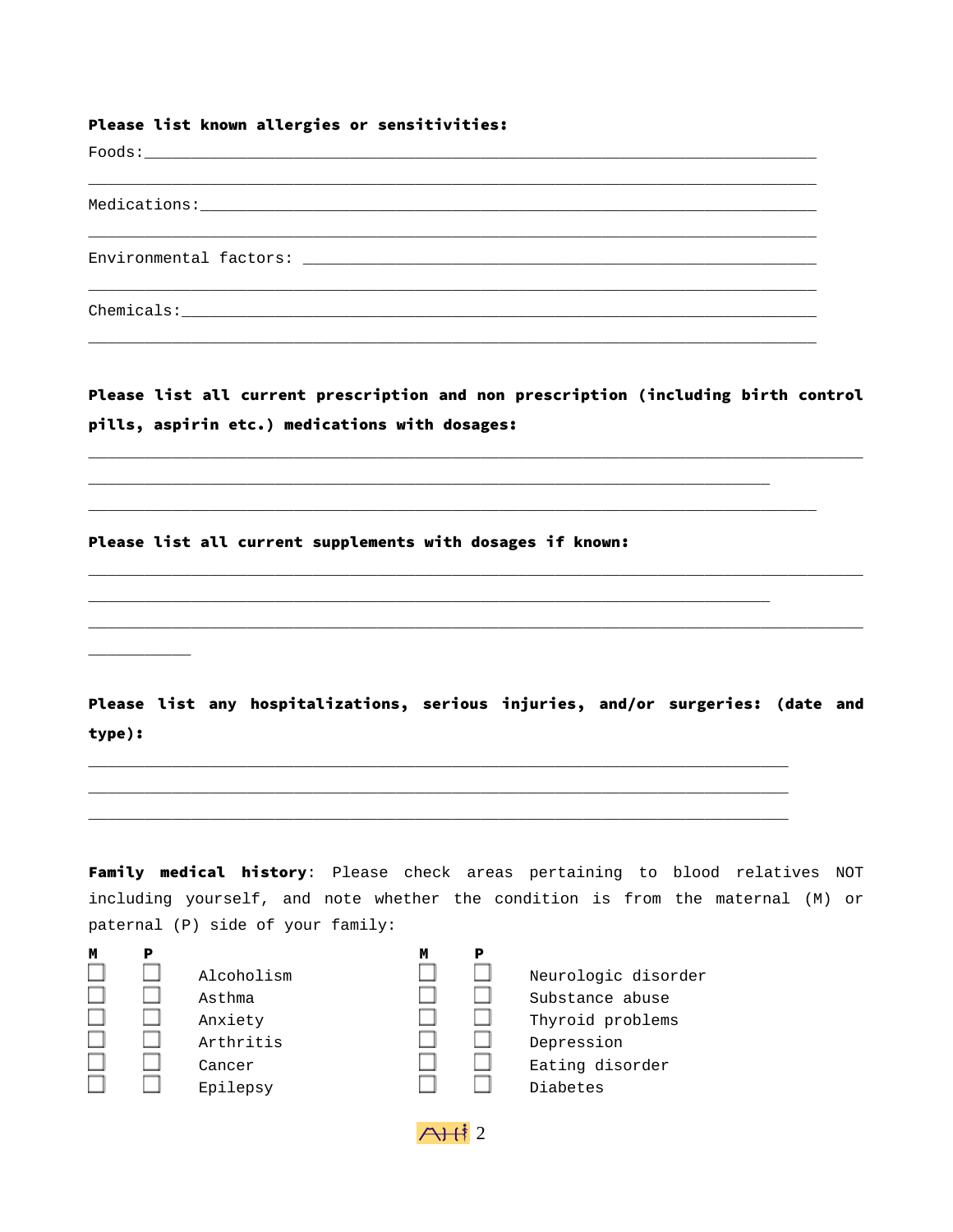|  | $\Box$ Hay fever/allergies<br>Heart disease/stroke |        | $\Box$ Liver disease<br>Mental disorders |
|--|----------------------------------------------------|--------|------------------------------------------|
|  | High blood pressure                                | $\Box$ | Kidney disease                           |

Other: Please list:

# Review of Systems: *Check all continuing or recurrent problems*

## General

- $\square$  Stress
- $\square$  Fatigue
- Insomnia
- $\square$  Night Sweats
- $\square$  Excessive sweating
- Difficulty falling asleep
- $\square$  Sleep disturbance
- $\Box$  Waking up many times
- $\square$  Excessive dreams
- Dizziness
- Exposure to toxic chemicals

# **Endocrine**

- $\Box$  Thyroid condition
- $\Box$  Tendency to heat
- $\Box$  Tendency to cold
- $\Box$  Cold hands and feet
- $\square$  Excessive thirst
- □ Lack of thirst

# Mental / Emotional

- Depression
- $\square$  Mood Swings
- $\square$  Anxiety or nervousness
- □ Excessive worry/overthinking
- $\square$  Lump in the throat
- □ Lack of motivation/sense of direction
- Fearfulness
- □ Poor concentration
- □ Poor memory
- $\Box$  Irritability
- Anger

## **Neurologic**

- $\square$  Seizures/epilepsy
- Paralysis
- $\square$  Muscle weakness
- $\square$  Numbness or tingling
- □ Loss of memory
- $\square$  Vertigo or dizziness
- □ Loss of balance
- $\square$  Tremors

### Skin

- □ Rashes, Eczema, Hives
- $\square$  Itching
- $\square$  Easily bruised

# Head

- $\square$  Headaches
- $\Box$  Head Injury
- $\square$  Migraines
- □ Jaw/TMJ problems

#### Ears

 $A+13$ 

- $\Box$  Hearing loss
- $\square$  Ringing
- □ Earaches or infection

#### Nose and Sinuses

- □ Frequent colds/flus or
- infections
- □ Nose Bleeds
- $\Box$  Hay fever/rhinitis/congestions
- $\square$  Sinus problems/congestion
- Loss of smell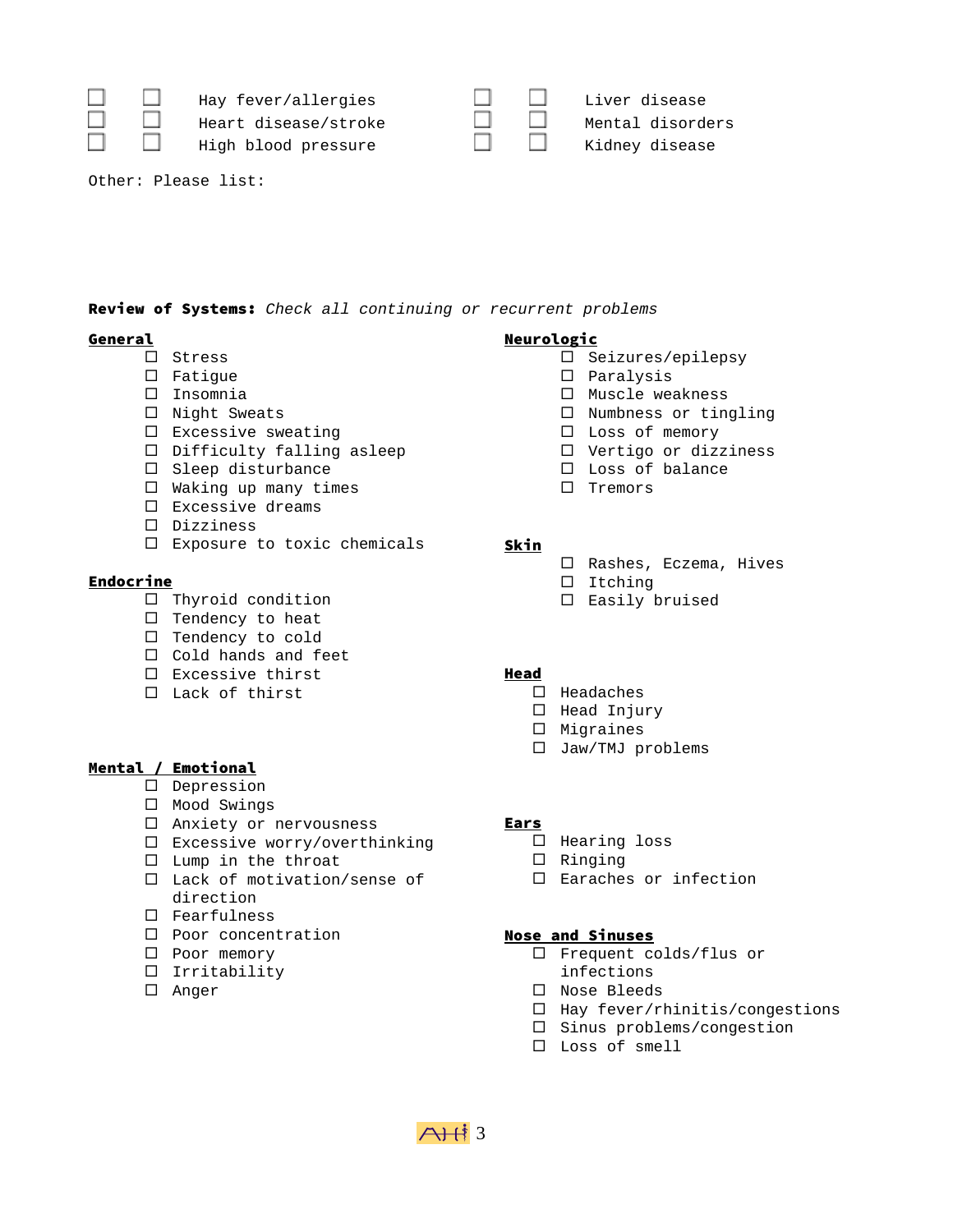### Eyes

- $\Box$  Recent change in vision
- $\square$  Blurred vision
- □ Eye pain/strain
- $\Box$  Redness/itching of eyes

#### Mouth and Throat

- □ Frequent sore throat/hoarseness
- $\Box$  Mouths sores/gum problems
- □ Loss of sense of taste
- $\square$  Excessive hunger
- $\Box$  Lack of appetite
- Distension, heaviness, bloating
- $\Box$  Bitter taste in morning
- $\square$  Sweet taste in morning
- $\Box$  Sour taste in morning

# Cardiovascular/Blood/Peripheral Vascular

- $\Box$  Angina, heart attack
- $\Box$  High Blood Pressure
- $\square$  Low Blood pressure
- $\square$  Chest pain
- □ Palpitations/Fluttering, irregular beat
- $\square$  Poor circulation
- $\square$  Easy bleeding or bruising
- $\square$  Anemia
- □ Clots/ thrombosis/ DVT

## **Respiratory**

- $\square$  Cough
- $\Box$  Difficult of painful breathing
- Asthma
- $\square$  Shortness of breath

#### Gastrointestinal

- $\square$  Constipation
- Diarrhea/ loose stools
- $\Box$  Heartburn
- $\Box$  Change in thirst or appetite
- □ Abdominal pain or cramps
- $\square$  Belching or gas/bloating
- $\square$  Nausea +/- vomiting
- □ Blood or mucus in stool
- $\Box$  History of parasites

# Urinary

- $\Box$  Pain on urination
- Excessive urination
- $\square$  Frequency at night
- $\Box$  Inability to hold urine
- □ Blood in urine
- $\square$  Frequent infections
- $\square$  Kidney stones

## Musculoskeletal

- □ Joint pain or stiffness
- Swollen joints
- □ Muscle weakness, spasms or cramps
- $\Box$  Mark areas you currently feel pain:



# Male

- □ Impotence
- Lack of libido
- Difficulty in stopping or starting urination
- D Decreased flow or force of urination
- $\square$  Sexual difficulties
- $\Box$  Sexually transmitted disease

#### Breast (male and female)

- $\square$  Self exam regularly
- $\Box$  Recent changes in breasts
- □ Breast lumps/pain/tenderness
- Discharge

# Female

- □ Pregnant? Yes No Maybe
- Date of last PAP
- $\Box$  History of sexually transmitted disease
- $\Box$  Abnormal discharge

 $\overrightarrow{A}$  $\overrightarrow{H}$  4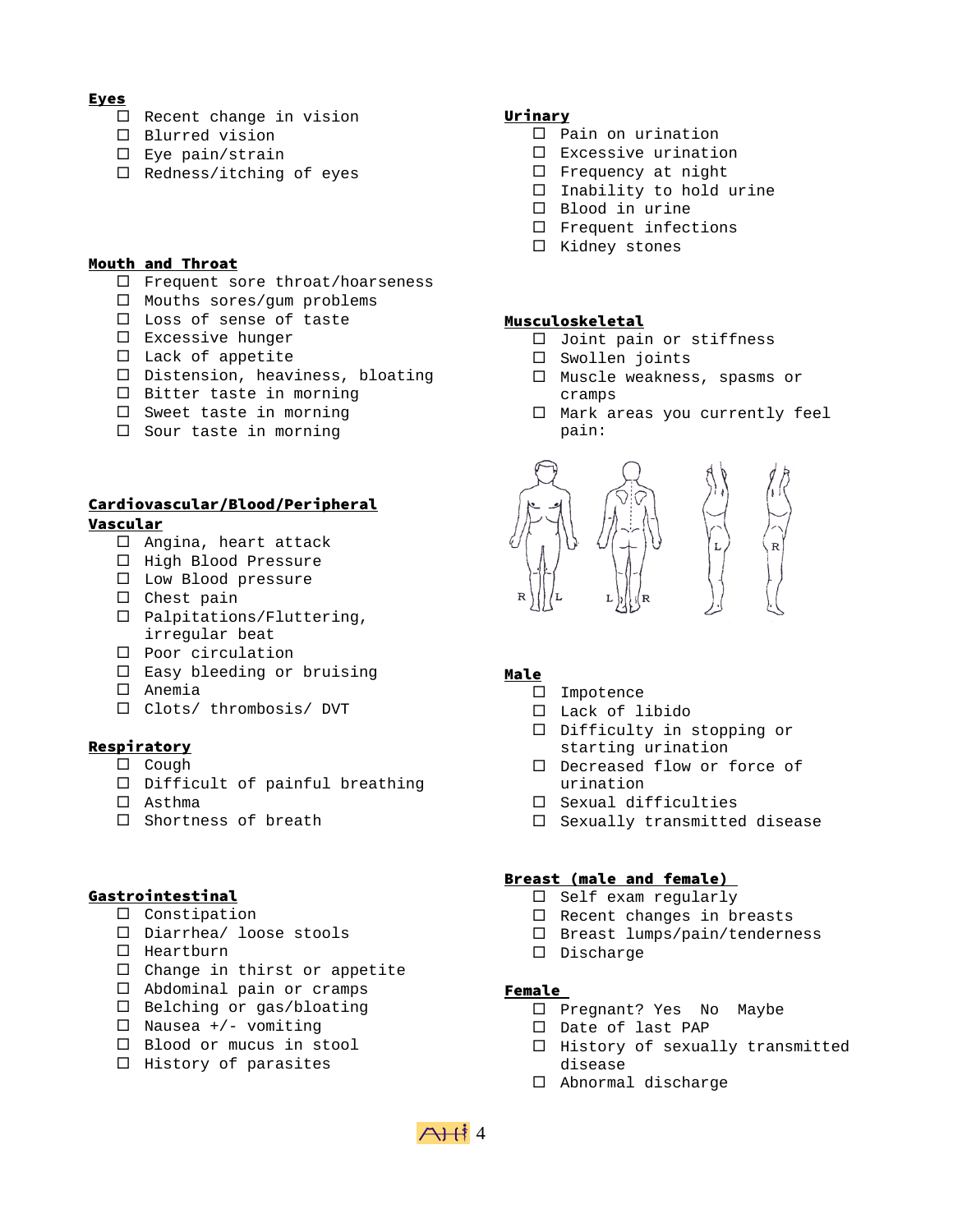#### if pre-menopausal:

- $\square$  Length of cycle:  $\_\_\_\_\_\_\_\_\_\_\_\_\_\_$ days
- □ Days of flow: \_\_\_\_\_\_\_\_\_\_\_\_\_\_\_\_\_\_ days
- $\Box$  Irregular or no cycle
- $\Box$  Bleeding between cycles
- $\square$  Painful menses
- $\Box$  Heavy or excessive flow  $\square$  Scanty flow  $\square$  Passing clots  $\square$  PMS □ Birth control? No Yes, type:
- if menopausal:
	- $\Box$  Age of last menses
	- $\Box$  Any menopausal symptoms?
	- □ Vaginal bleeding since menopause

\_\_\_\_\_\_\_\_\_\_\_\_\_\_\_\_\_\_\_\_\_\_\_\_\_\_\_\_\_\_\_\_

### *Potential risks associated with acupuncture treatment*

Pain or discomfort at needle insertion site, bruising, numbness, weakness, nausea and fainting. Aggravation of existing problems, although uncommon may also occur. Uncommon and unlikely risks that may occur include; risk of miscarriage, nerve damage and organ puncture.

Please check off the following if you have:

- □ Pacemaker
- $\square$  Cancer
- $\Box$  Artificial implants

Please check off the following if you are:

- $\square$  Pregnant
- $\square$  immune compromised
- $\square$  on blood thinners

#### *Statement of acknowledgement and consent*

As a patient of Absolute health incorporated, I, \_\_\_\_\_\_\_\_\_\_\_\_\_\_\_\_\_\_\_\_\_\_\_\_\_\_\_\_\_\_\_

\_\_\_\_\_\_\_\_\_\_\_\_\_\_\_\_\_\_\_\_\_\_\_\_\_\_\_\_\_\_\_\_\_\_\_\_\_\_\_\_\_\_ have read the information and understand that my identity will be protected at all times and, if necessary, identifying information will be altered to protect my privacy. I understand that a record will be kept of the health services provided to me. This record will be kept confidential and will not be released to others unless so directed by myself in writing or unless law requires it.

- The information I have provided is complete, and accurate to the best of my knowledge and inclusive of all health concerns including risk of pregnancy; and all medications, including over the counter drugs.
- I have read the informed consent and am aware of potential risks associated with acupuncture